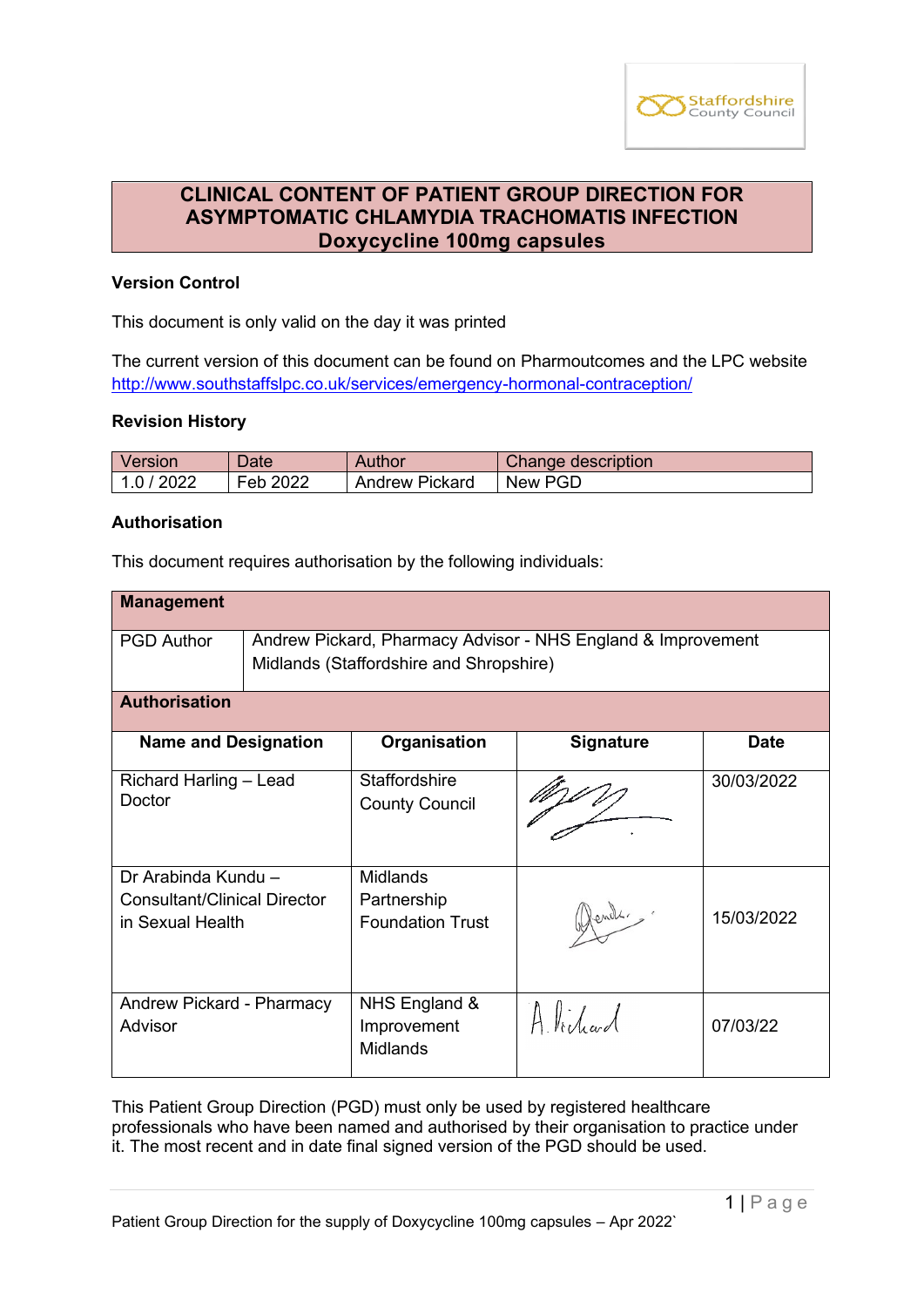

| <b>Staff Characteristics</b>                                                                                                                    |                                                                                                                                                                                                                                                                                                                                                                                                                                                                                                                                                                                                                                                                                                                                                                                                                                                   |
|-------------------------------------------------------------------------------------------------------------------------------------------------|---------------------------------------------------------------------------------------------------------------------------------------------------------------------------------------------------------------------------------------------------------------------------------------------------------------------------------------------------------------------------------------------------------------------------------------------------------------------------------------------------------------------------------------------------------------------------------------------------------------------------------------------------------------------------------------------------------------------------------------------------------------------------------------------------------------------------------------------------|
| 1. Professional qualifications to be held by<br>staff undertaking PGD                                                                           | Community pharmacists authorised<br>$\bullet$<br>by Central Health Solutions under<br>contract to Staffordshire County<br>Council to provide a Chlamydia<br>Treatment Service as per the Service<br>Specification.                                                                                                                                                                                                                                                                                                                                                                                                                                                                                                                                                                                                                                |
| 2. Competencies required to be held by staff<br>undertaking this PGD                                                                            | Has a clear understanding of the legal<br>$\bullet$<br>requirements to operate a PGD<br><b>Overview   Patient group directions  </b><br><b>Guidance   NICE</b><br>Competent to follow and administer<br>PGD showing clear understanding of<br>indications for treatment (and<br>subsequent actions to be taken), and<br>the treatment itself.<br>Has a clear understanding of the drug<br>٠<br>to be administered including side<br>effects and contraindications.<br>All clinicians operating within the PGD<br>$\bullet$<br>have a personal responsibility to<br>ensure their on-going competency by<br>continually updating their knowledge<br>and skills.                                                                                                                                                                                     |
| 3. Specialist qualifications, training,<br>experience and competence considered<br>relevant to the clinical condition treated under<br>this PGD | The community pharmacist must be<br>$\bullet$<br>registered with the General<br><b>Pharmaceutical Council.</b><br>Completion of the current CPPE<br>$\bullet$<br>training packages on Sexual Health in<br>Pharmacies Sexual health in<br>pharmacies: CPPE and Safeguarding<br><b>Vulnerable Adults and Children</b><br>Safeguarding children and adults at<br>risk: a guide for the pharmacy team :<br><b>CPPE</b><br>Completion of the CPPE learning pack<br>- Combating CSE: An e-learning<br>resource for healthcare professionals<br>is required Combatting CSE - An e-<br>learning resource for healthcare<br>professionals: CPPE<br>Attendance at a local training event(s)<br>٠<br>approved by Staffordshire County<br>Council is recommended where these<br>are organised, but this is not a<br>prerequisite for delivering this service. |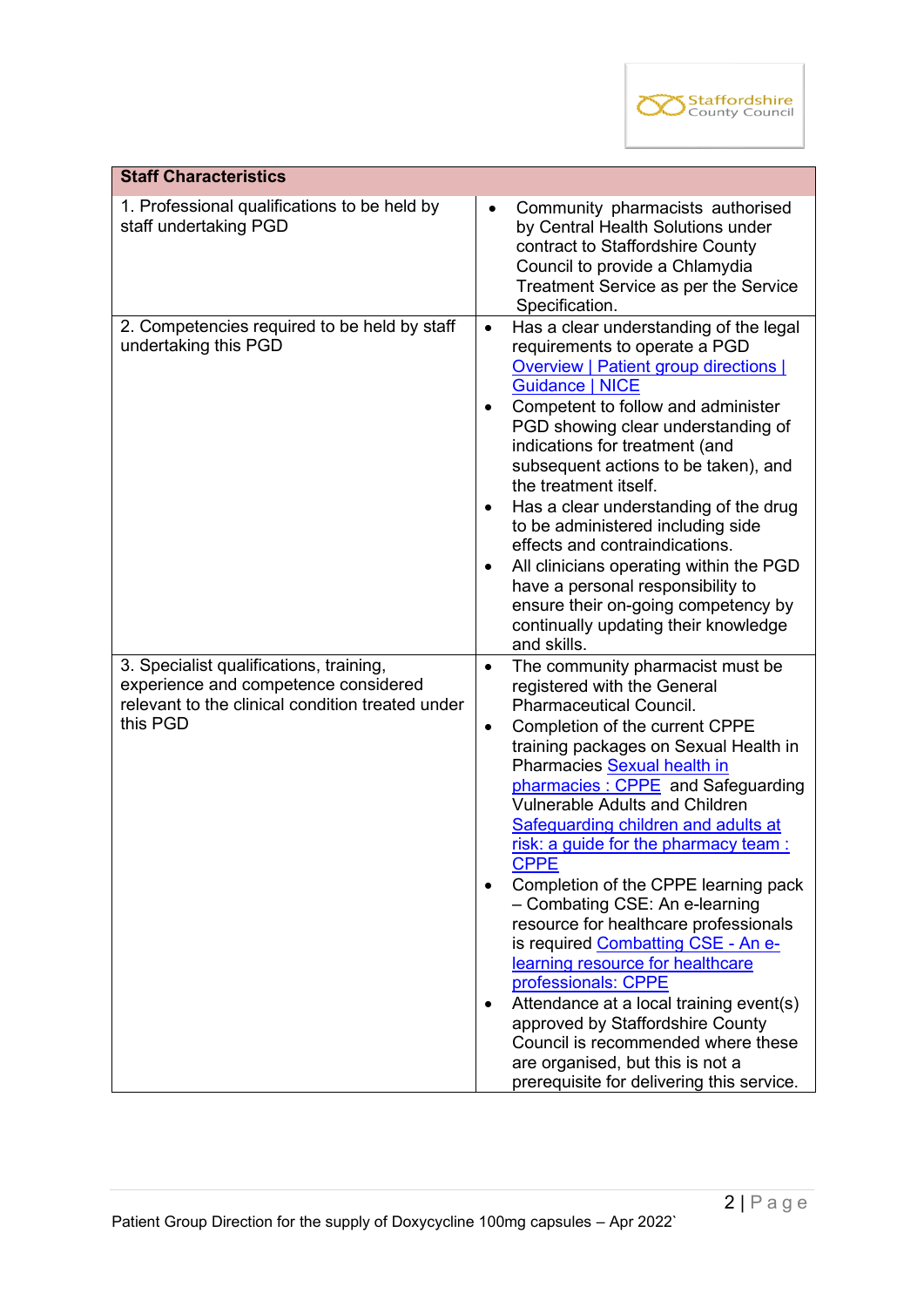

#### **CLINICAL CONTENT OF PATIENT GROUP DIRECTION FOR ASYMPTOMATIC CHLAMYDIA TRACHOMATIS INFECTION Doxycycline 100mg capsules**

| <b>Clinical Details</b>   |                                                                                              |  |  |
|---------------------------|----------------------------------------------------------------------------------------------|--|--|
| <b>Indication</b>         | Asymptomatic genital chlamydia trachomatis infection and                                     |  |  |
|                           | sexual contacts of confirmed chlamydia trachomatis infection.                                |  |  |
|                           | The use of doxycycline is considered first line treatment for                                |  |  |
|                           | asymptomatic chlamydia infection.                                                            |  |  |
| <b>Aims</b>               | To reduce the risks of short and longer term complications                                   |  |  |
|                           | associated with chlamydia infection such as pelvic inflammatory                              |  |  |
|                           | disease and tubal infertility.                                                               |  |  |
| <b>Inclusion Criteria</b> | Informed consent is given<br>$\bullet$                                                       |  |  |
|                           | Individuals aged 15 years and over who have a positive<br>$\bullet$                          |  |  |
|                           | genital chlamydial result following screening, and when                                      |  |  |
|                           | azithromycin cannot be used.<br>Sexual contacts of individuals aged 15 years and over with a |  |  |
|                           | $\bullet$<br>positive genital chlamydial result, and when azithromycin                       |  |  |
|                           | cannot be used.                                                                              |  |  |
|                           | Retreatment in case of possible reinfection if intercourse has<br>$\bullet$                  |  |  |
|                           | taken place within the recommended 7 days of abstinence                                      |  |  |
|                           | during treatment.                                                                            |  |  |
| <b>Exclusion Criteria</b> | Women                                                                                        |  |  |
|                           | Pregnant/suspected pregnancy/breastfeeding<br>$\bullet$                                      |  |  |
|                           | Suspected pelvic inflammatory disease                                                        |  |  |
|                           | Pelvic pain which has recent onset                                                           |  |  |
|                           | Symptoms suggestive of other STIs such as unusual vaginal                                    |  |  |
|                           | discharge                                                                                    |  |  |
|                           | Men                                                                                          |  |  |
|                           | Known or suspected proctitis/prostatitis                                                     |  |  |
|                           | New or unusual testicular pain<br>$\bullet$                                                  |  |  |
|                           | Urethritis                                                                                   |  |  |
|                           | Symptoms suggestive of other STIs such as penile discharge                                   |  |  |
|                           | <b>Women and Men</b>                                                                         |  |  |
|                           | Informed consent not given                                                                   |  |  |
|                           | Individuals under 15 years of age<br>$\bullet$                                               |  |  |
|                           | Known or suspected hypersensitivity to doxycycline or other                                  |  |  |
|                           | tetracycline antibiotics, or to any of the excipients                                        |  |  |
|                           | Moderate to severe impaired liver function<br>$\bullet$                                      |  |  |
|                           | Previous history of porphyria<br>$\bullet$<br>$\bullet$                                      |  |  |
|                           | Myasthenia gravis or systemic lupus erythematosus                                            |  |  |
|                           | Known or suspected sero-reactive arthritis                                                   |  |  |
|                           | Known or suspected conjunctivitis                                                            |  |  |
|                           | Sucrose<br>intolerance<br>such<br>as<br>glucose<br>galactose<br>malabsorption                |  |  |
|                           | Clinically significant interaction(s) with other medication                                  |  |  |
|                           | $\bullet$                                                                                    |  |  |
|                           | Please refer to current BNF https://bnf.nice.org.uk/ and                                     |  |  |
|                           | SPC for full details https://www.medicines.org.uk/emc/                                       |  |  |
|                           |                                                                                              |  |  |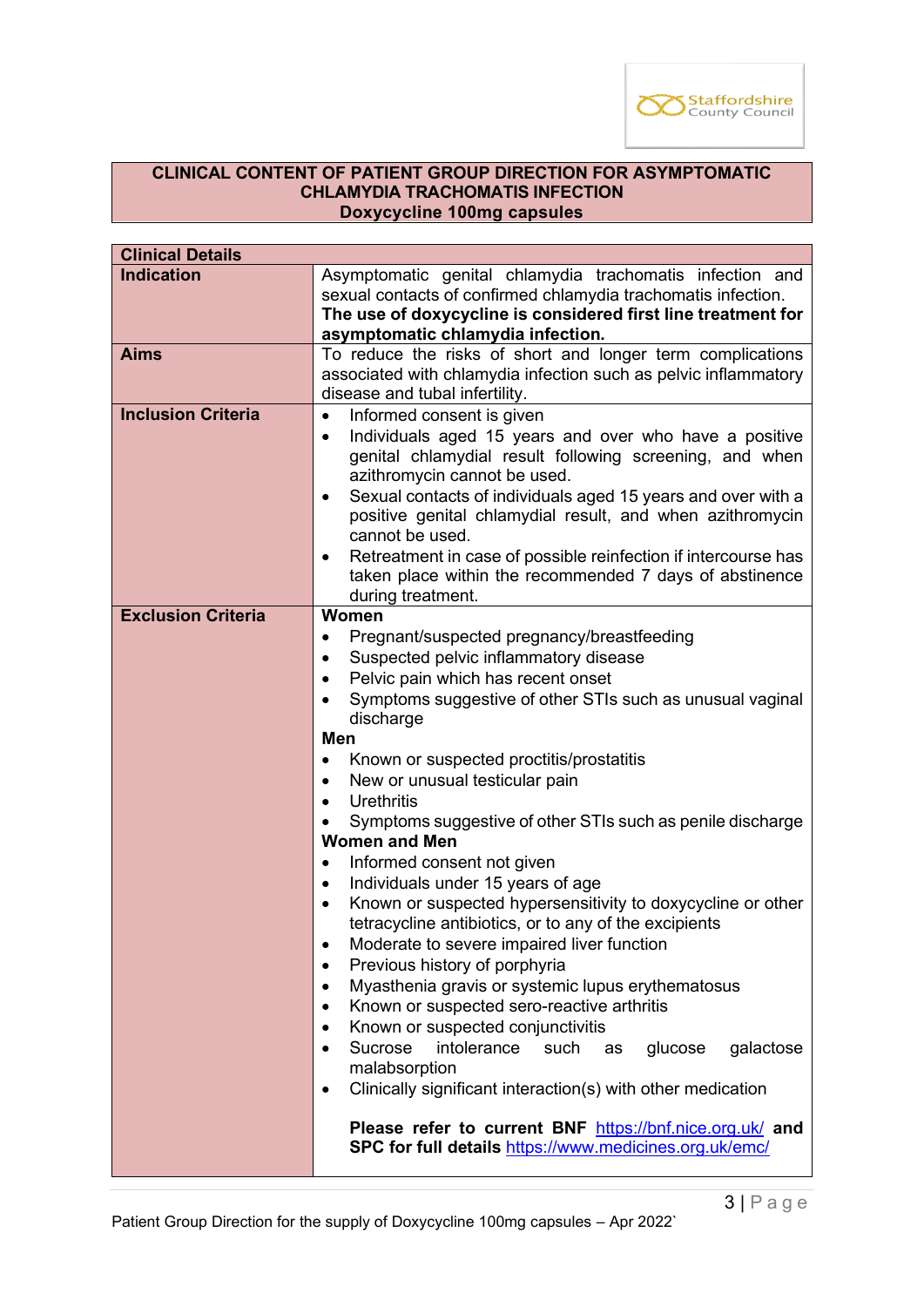

| <b>Supply to young</b><br>persons                         | If a young person (aged <16 years) requests treatment for<br>chlamydia, then they must be assessed for competency. If they<br>are deemed as being 'Fraser Competent' then a supply can be<br>made, but this must be documented in the records.<br>If the young person is not deemed to be 'Fraser Competent'<br>advice must be sought from First Response Team on: 0800<br>1313126 (or the Emergency Duty Team on 0345 6042886<br>outside of office hours). Practitioners should discuss with First<br>Response the remaining need for the child to have treatment |  |  |
|-----------------------------------------------------------|--------------------------------------------------------------------------------------------------------------------------------------------------------------------------------------------------------------------------------------------------------------------------------------------------------------------------------------------------------------------------------------------------------------------------------------------------------------------------------------------------------------------------------------------------------------------|--|--|
|                                                           | for chlamydia.<br>Further guidance can be found at: <b>Gillick competence and</b><br><b>Fraser guidelines   NSPCC Learning</b>                                                                                                                                                                                                                                                                                                                                                                                                                                     |  |  |
|                                                           | Pharmacists must be aware of, and comply with the relevant<br>safeguarding expectations from Staffordshire Safeguarding<br>Board regarding sexual activity in young people:<br>Safeguarding Practice Guidance - Staffordshire Safeguarding<br>Children Board (staffsscb.org.uk)                                                                                                                                                                                                                                                                                    |  |  |
|                                                           | If a child under 13 years requests treatment for chlamydia, and<br>there is a reasonable concern that sexual activity has taken<br>place, the pharmacist should always contact the First Response<br>team on 0800 1313 126 (or the Emergency Duty Team on 0345<br>6042886 outside of office hours) and there must always be a<br>presumption that the case will be referred to the Children's Social<br>Care Services in the area where the child lives. A record of the<br>referral should be maintained in the pharmacy.                                         |  |  |
|                                                           | If you think the child or young person is in immediate danger<br>telephone 999                                                                                                                                                                                                                                                                                                                                                                                                                                                                                     |  |  |
| <b>Management of</b><br>excluded individuals              | Explain reason for exclusion with the individual and<br>document in patient records and/or PharmOutcomes<br>Refer to Sexual Health Clinic or the individuals GP<br>$\bullet$                                                                                                                                                                                                                                                                                                                                                                                       |  |  |
| <b>Management of</b><br>individuals requiring<br>referral | Female with pelvic pain, consider immediate referral to<br>$\bullet$<br>Sexual Health Clinic. If pain severe, refer to local A&E<br>department<br>Symptoms suggestive of other STI - consider immediate<br>$\bullet$                                                                                                                                                                                                                                                                                                                                               |  |  |
|                                                           | referral to Sexual Health Clinic<br>Male with scrotal pain, consider immediate referral to local<br>$\bullet$<br>A&E department                                                                                                                                                                                                                                                                                                                                                                                                                                    |  |  |
|                                                           | If vomiting occurs within 3 hours of taking initial dose, refer<br>to Sexual Health Clinic or GP for re-evaluation.<br>Document referral details in patient records<br>and/or<br>PharmOutcomes                                                                                                                                                                                                                                                                                                                                                                     |  |  |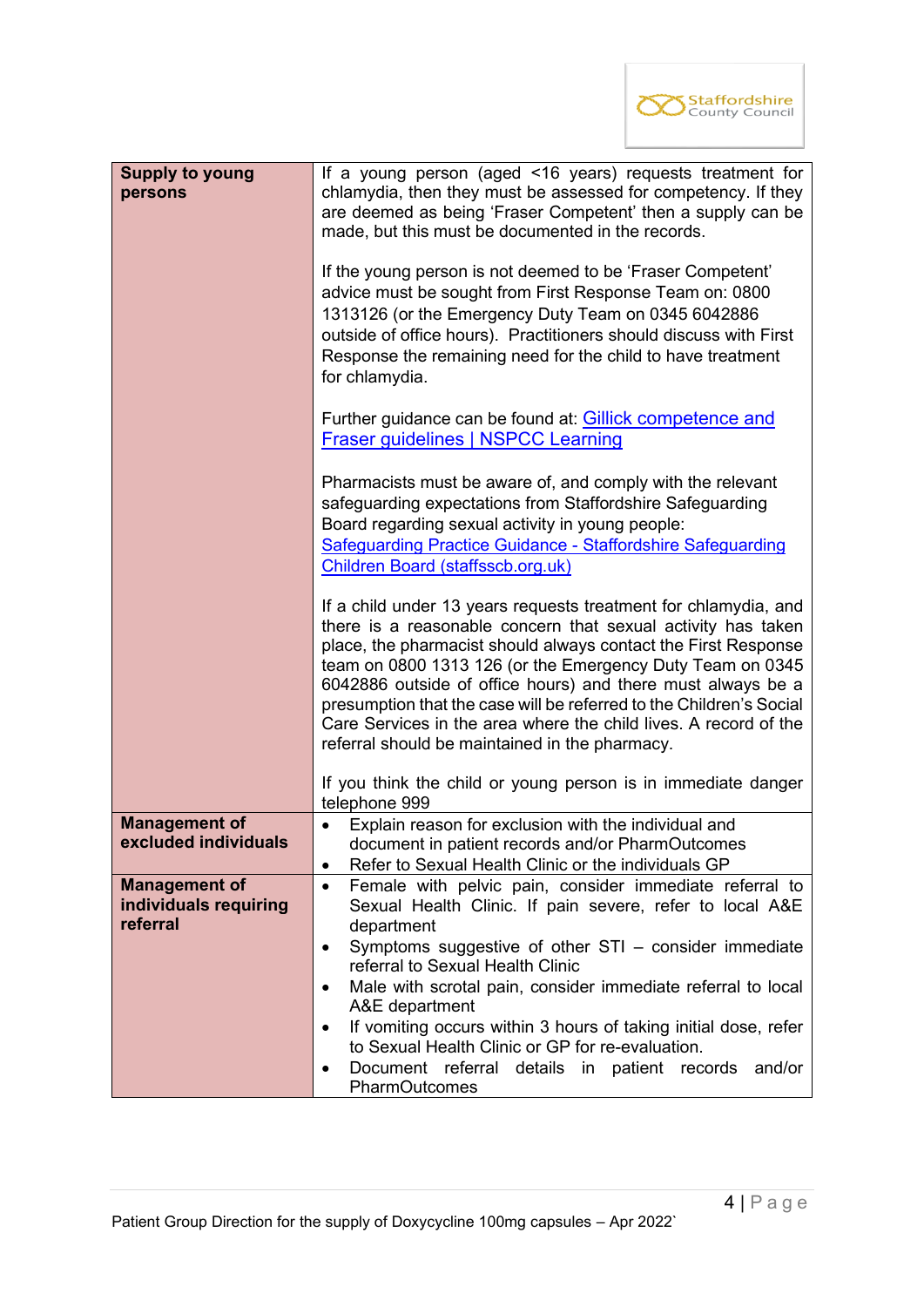

| <b>Treatment and Drug Details</b> |                                                                                                                                                                                                                                                                                                                                                                                                                                                                                                                                                                                                                                                                                                                                                                                                                                                                                                                                                                                                                                                                                                                                                                                                                                                                                                                                                                                                                                                                                                                                                               |  |
|-----------------------------------|---------------------------------------------------------------------------------------------------------------------------------------------------------------------------------------------------------------------------------------------------------------------------------------------------------------------------------------------------------------------------------------------------------------------------------------------------------------------------------------------------------------------------------------------------------------------------------------------------------------------------------------------------------------------------------------------------------------------------------------------------------------------------------------------------------------------------------------------------------------------------------------------------------------------------------------------------------------------------------------------------------------------------------------------------------------------------------------------------------------------------------------------------------------------------------------------------------------------------------------------------------------------------------------------------------------------------------------------------------------------------------------------------------------------------------------------------------------------------------------------------------------------------------------------------------------|--|
| Name, form & strength of          | Doxycycline 100mg capsules                                                                                                                                                                                                                                                                                                                                                                                                                                                                                                                                                                                                                                                                                                                                                                                                                                                                                                                                                                                                                                                                                                                                                                                                                                                                                                                                                                                                                                                                                                                                    |  |
| medicine                          |                                                                                                                                                                                                                                                                                                                                                                                                                                                                                                                                                                                                                                                                                                                                                                                                                                                                                                                                                                                                                                                                                                                                                                                                                                                                                                                                                                                                                                                                                                                                                               |  |
| <b>Legal classification</b>       | Prescription Only Medicine (POM)                                                                                                                                                                                                                                                                                                                                                                                                                                                                                                                                                                                                                                                                                                                                                                                                                                                                                                                                                                                                                                                                                                                                                                                                                                                                                                                                                                                                                                                                                                                              |  |
| <b>Storage</b>                    | Store below 25°C                                                                                                                                                                                                                                                                                                                                                                                                                                                                                                                                                                                                                                                                                                                                                                                                                                                                                                                                                                                                                                                                                                                                                                                                                                                                                                                                                                                                                                                                                                                                              |  |
| <b>Route/method</b>               | Oral                                                                                                                                                                                                                                                                                                                                                                                                                                                                                                                                                                                                                                                                                                                                                                                                                                                                                                                                                                                                                                                                                                                                                                                                                                                                                                                                                                                                                                                                                                                                                          |  |
| Dosage/frequency/duration         | Doxycycline 100mg capsules twice daily for 7 days.                                                                                                                                                                                                                                                                                                                                                                                                                                                                                                                                                                                                                                                                                                                                                                                                                                                                                                                                                                                                                                                                                                                                                                                                                                                                                                                                                                                                                                                                                                            |  |
| of treatment                      | The capsules should be swallowed with plenty of fluid in<br>either the resting or standing position and well before going<br>to bed for the night to reduce the likelihood of oesophageal<br>irritation and ulceration.<br>A second course of treatment may be offered in the case of<br>possible re-infection if the client has not abstained from                                                                                                                                                                                                                                                                                                                                                                                                                                                                                                                                                                                                                                                                                                                                                                                                                                                                                                                                                                                                                                                                                                                                                                                                           |  |
|                                   | sexual intercourse during the 7 days of treatment.                                                                                                                                                                                                                                                                                                                                                                                                                                                                                                                                                                                                                                                                                                                                                                                                                                                                                                                                                                                                                                                                                                                                                                                                                                                                                                                                                                                                                                                                                                            |  |
| <b>Quantity to</b>                | 14 capsules                                                                                                                                                                                                                                                                                                                                                                                                                                                                                                                                                                                                                                                                                                                                                                                                                                                                                                                                                                                                                                                                                                                                                                                                                                                                                                                                                                                                                                                                                                                                                   |  |
| supply/administer                 |                                                                                                                                                                                                                                                                                                                                                                                                                                                                                                                                                                                                                                                                                                                                                                                                                                                                                                                                                                                                                                                                                                                                                                                                                                                                                                                                                                                                                                                                                                                                                               |  |
| <b>Labelling requirements</b>     | As the individual will be taking the medication away with<br>them in order to complete the course, it must be supplied to<br>them with the same labelling and other information which<br>they would otherwise receive if the medicine had been<br>supplied against a prescription. The wording 'Supplied via<br>PGD' should also be added to the label.                                                                                                                                                                                                                                                                                                                                                                                                                                                                                                                                                                                                                                                                                                                                                                                                                                                                                                                                                                                                                                                                                                                                                                                                       |  |
| <b>Cautions</b>                   | May cause skin sensitivity to sunlight, therefore avoid<br>$\bullet$<br>direct exposure to sunlight and ultra-violet light.<br>Doxycycline should be discontinued immediately and<br>appropriate therapy instituted if serious skin reactions<br>occur<br>Blurred vision may occur with doxycycline, so clients<br>$\bullet$<br>should avoid driving or operating machinery if they<br>experience this side effect.<br>Benign intracranial hypertension has been associated<br>$\bullet$<br>with the use of tetracyclines including doxycycline. This<br>is usually transient, however cases of permanent visual<br>loss secondary to benign intracranial hypertension have<br>been reported with tetracyclines including doxycycline.<br>If visual disturbance occurs during treatment, prompt<br>ophthalmologic evaluation is warranted.<br>Clostridium difficile-associated diarrhoea (CDAD) has<br>been reported with use of nearly all antibacterial agents<br>including doxycycline, and may range in severity from<br>mild diarrhoea to fatal colitis. CDAD must be considered<br>in all individuals who present with diarrhoea following<br>antibiotic use. Careful medical history is necessary<br>since CDAD has been reported to occur over two<br>months after the administration of antibacterial agents<br>Pseudomembranous colitis has been reported with<br>nearly all antibacterial agents, including doxycycline,<br>and has ranged in severity from mild to life-threatening.<br>It is important to consider this diagnosis in individuals |  |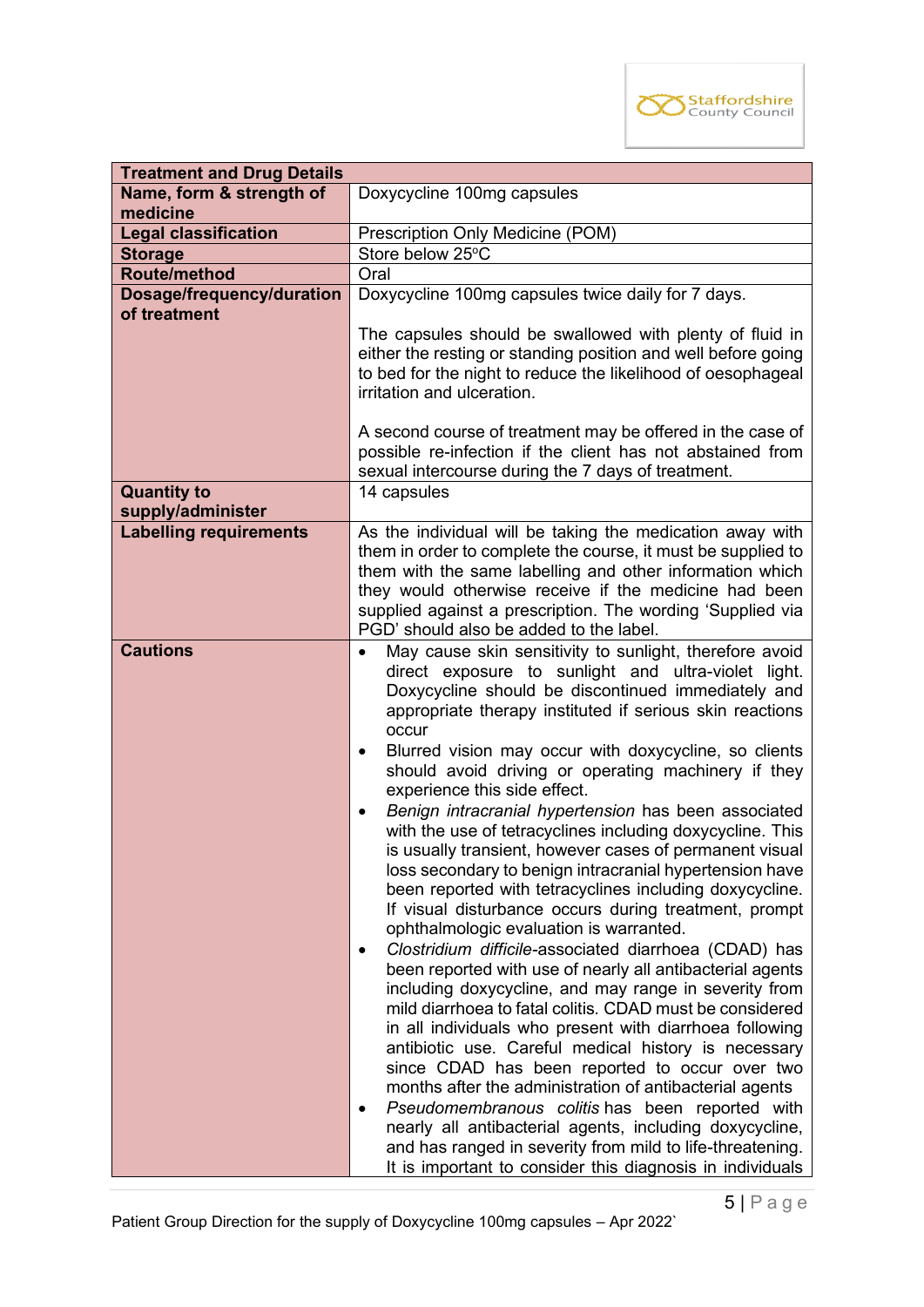

|                                                 | present with diarrhoea subsequent to the<br>who<br>administration of antibacterial agents.                                                                                                                                                                                                                                                                                                                                                                                                                                                                                                                                                                                                                                                                                                                                                                                                                                                                                                                                                                |  |  |  |
|-------------------------------------------------|-----------------------------------------------------------------------------------------------------------------------------------------------------------------------------------------------------------------------------------------------------------------------------------------------------------------------------------------------------------------------------------------------------------------------------------------------------------------------------------------------------------------------------------------------------------------------------------------------------------------------------------------------------------------------------------------------------------------------------------------------------------------------------------------------------------------------------------------------------------------------------------------------------------------------------------------------------------------------------------------------------------------------------------------------------------|--|--|--|
| <b>Side effects/Adverse</b><br><b>Reactions</b> | Gastrointestinal adverse effects, such as nausea,<br>$\bullet$<br>vomiting, and diarrhoea.<br>frequently,<br>doxycycline<br>Less<br>may<br>cause<br>$\bullet$<br>photosensitivity.<br><b>Tinnitus</b><br>$\bullet$                                                                                                                                                                                                                                                                                                                                                                                                                                                                                                                                                                                                                                                                                                                                                                                                                                        |  |  |  |
|                                                 | If an individual taking doxycycline develops headache and<br>visual disturbance, the drug should be stopped<br>immediately, and they should be referred for prompt<br>ophthalmologic evaluation.                                                                                                                                                                                                                                                                                                                                                                                                                                                                                                                                                                                                                                                                                                                                                                                                                                                          |  |  |  |
|                                                 | Please refer to current BNF http://bnf.org/bnf and SPC<br>www.medicines.org.uk/emc for full details                                                                                                                                                                                                                                                                                                                                                                                                                                                                                                                                                                                                                                                                                                                                                                                                                                                                                                                                                       |  |  |  |
|                                                 | All serious adverse reactions must be reported to MHRA<br>via the Yellow Card System www.yellowcard.mhra.gov.uk.<br>An individual presenting with a suspected serious ADR<br>should be referred to their GP.                                                                                                                                                                                                                                                                                                                                                                                                                                                                                                                                                                                                                                                                                                                                                                                                                                              |  |  |  |
| <b>Drug interactions</b>                        | Phenobarbital, carbamazepine, phenytoin, and<br>$\bullet$<br><b>primidone</b> — metabolism of doxycycline may be<br>accelerated by these drugs, leading to a reduced<br>plasma concentration.<br>Rifampicin - may cause a reduction in doxycycline<br>٠<br>levels, leading to undertreatment.<br>Antacids, oral zinc, iron salts or bismuth<br>$\bullet$<br><b>preparations</b> — can reduce the absorption of<br>tetracyclines. Dosages should be maximally separated<br><b>Penicillin - bactericidal action may be impaired so</b><br>$\bullet$<br>avoid giving doxycycline alongside penicillin<br><b>Methoxyflurane - reports of fatal renal toxicity</b><br>٠<br><b>Retinoids – increased risk of benign intracranial</b><br>hvpertension<br>Cyclosporin - doxycycline may increase the plasma<br>concentration of ciclosporin. Co-administration should<br>only be undertaken with appropriate monitoring<br>Methotrexate - doxycycline increases the risk of<br>٠<br>methotrexate toxicity; prescribe with caution to patients<br>on methotrexate. |  |  |  |
|                                                 | Please refer to current BNF http://bnf.org/bnf and SPC<br>www.medicines.org.uk/emc for full details                                                                                                                                                                                                                                                                                                                                                                                                                                                                                                                                                                                                                                                                                                                                                                                                                                                                                                                                                       |  |  |  |
| <b>Advice/follow up treatment</b>               | Take and read patient information leaflet.<br>$\bullet$<br>Take dose at regular intervals, twice daily for 7 days and<br>$\bullet$<br>complete the course.<br>The capsules should be swallowed with plenty of fluid in<br>$\bullet$<br>either the resting or standing position and well before<br>going to bed for the night to reduce the likelihood of                                                                                                                                                                                                                                                                                                                                                                                                                                                                                                                                                                                                                                                                                                  |  |  |  |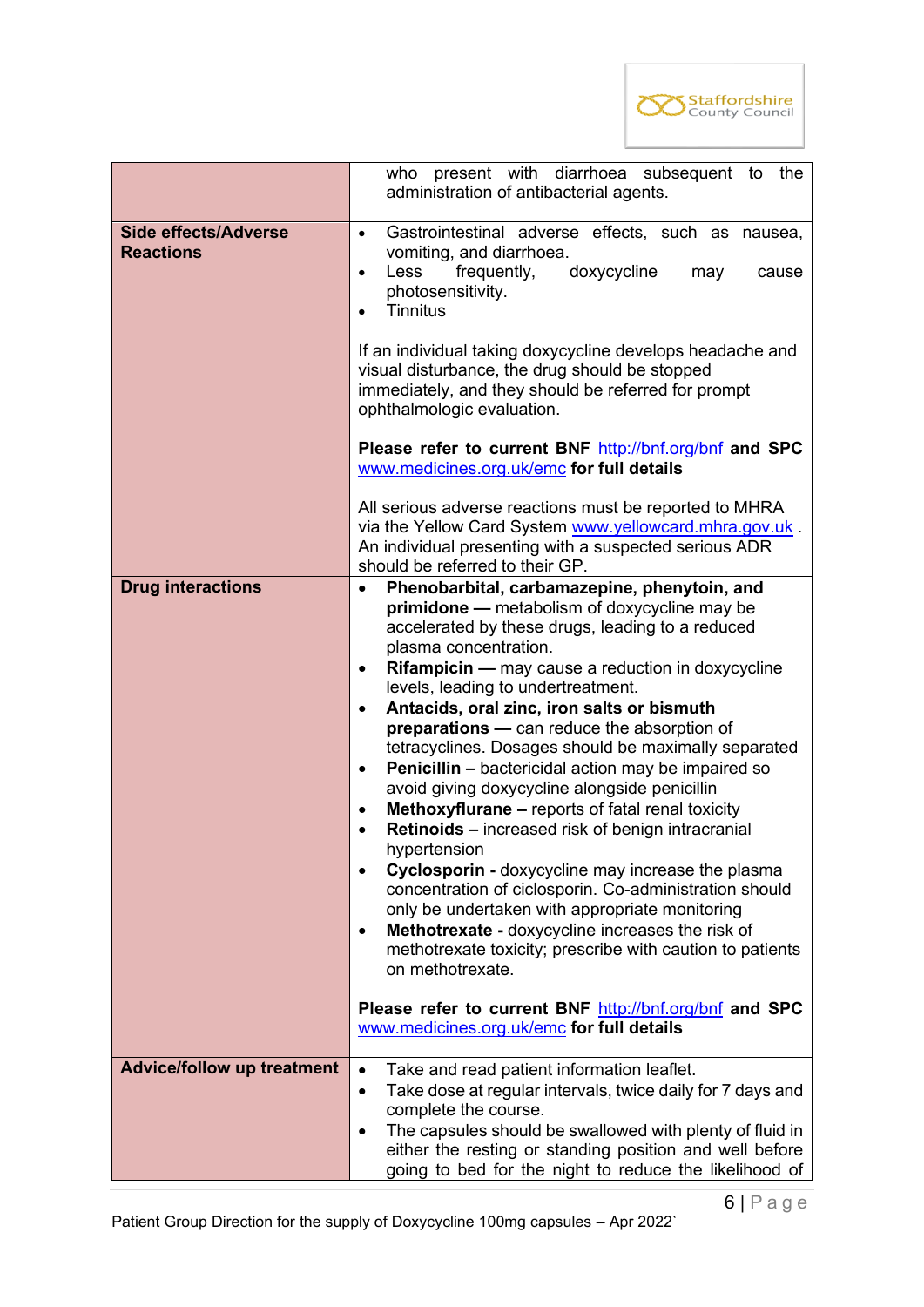

| oesophageal irritation and ulceration.                                                                   |  |  |
|----------------------------------------------------------------------------------------------------------|--|--|
| Avoid antacids, and zinc or iron supplements for at least<br>$\bullet$                                   |  |  |
| 2 hours before and after treatment.                                                                      |  |  |
| Avoid strong sunlight or sunbeds during treatment, and<br>$\bullet$                                      |  |  |
| stop medication if erythema occurs.                                                                      |  |  |
| Individual and/or partner to abstain completely from<br>$\bullet$                                        |  |  |
| sexual contact (even with a condom) during the 7 days                                                    |  |  |
| of treatment.                                                                                            |  |  |
|                                                                                                          |  |  |
| If the individual is taking oral contraception or using<br>$\bullet$<br>contraceptive patches;           |  |  |
| advise to continue to take contraceptive as usual<br>$\circ$                                             |  |  |
|                                                                                                          |  |  |
| additional contraceptive precautions should be<br>$\circ$<br>taken for 7 days after completion of course |  |  |
| if these 7 days run beyond the end of a packet,<br>$\circ$                                               |  |  |
| the next packet should be started immediately                                                            |  |  |
| without a break/ or the next patch used. In the                                                          |  |  |
| case of ED tablets, the inactive ones should be                                                          |  |  |
| omitted, and a new pack started.                                                                         |  |  |
| implications of incomplete treatment of<br><b>Discuss</b><br>$\bullet$                                   |  |  |
| individual or partner                                                                                    |  |  |
| Advise on common side effects and management,<br>$\bullet$                                               |  |  |
|                                                                                                          |  |  |
| including if vomiting occurs within 3 hours of initial dose                                              |  |  |
| All individuals with confirmed chlamydia infection should<br>$\bullet$                                   |  |  |
| be encouraged to be screened for other sexually                                                          |  |  |
| transmitted infections.                                                                                  |  |  |
| All individuals with confirmed chlamydia infection should<br>$\bullet$                                   |  |  |
| be advised to contact their local sexual health clinic for                                               |  |  |
| partner notification purposes.                                                                           |  |  |
| Individuals should be advised to attend for STI<br>$\bullet$                                             |  |  |
| screening at a GUM clinic at least one week after                                                        |  |  |
| completion of treatment                                                                                  |  |  |
| Provide contact details for sexual health clinic.                                                        |  |  |
|                                                                                                          |  |  |

# **Records and Follow Up**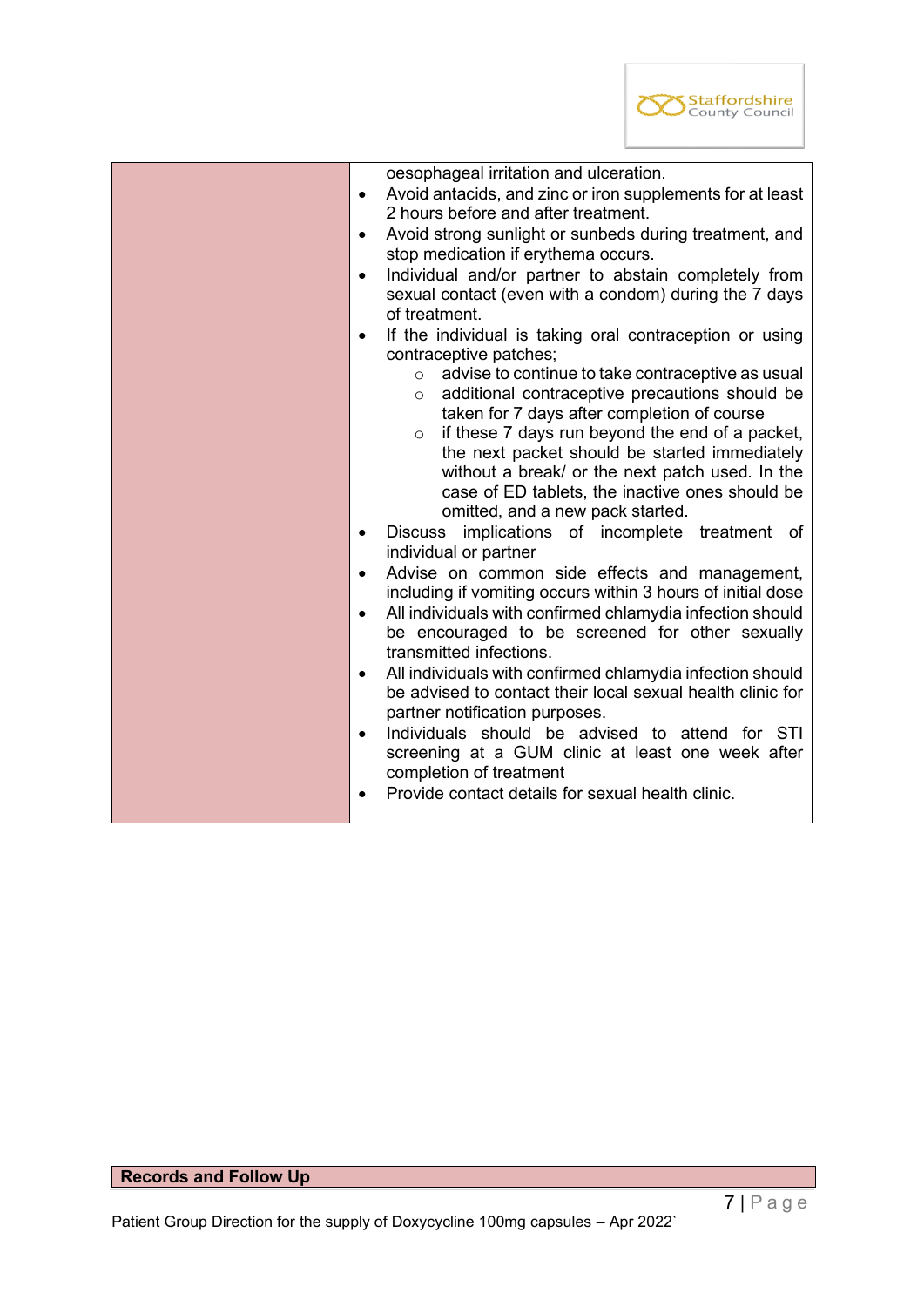

| <b>Supply</b>                            | Telephone: 0300 7900 165<br>Staffordshire, Stafford and Tamworth<br>Telephone 0300 124 5022                                                                                                                                                                                                                                                                                                                                                                                                                                                                                                                                                                                                                                                                                                                                                                                                                                                 | Individuals should be provided with the patient information<br>leaflet and local guide to the Sexual Health Clinic.<br>Sexual Health Clinics in Staffordshire are run by Midlands<br>Partnership NHS Foundation Trust (MPFT)<br>To find out opening times in north Staffordshire (districts of<br>Newcastle under Lyme and Staffordshire Moorlands)<br>To find out opening times in southern Staffordshire (districts<br>of Cannock, East Staffordshire, Lichfield, South |  |
|------------------------------------------|---------------------------------------------------------------------------------------------------------------------------------------------------------------------------------------------------------------------------------------------------------------------------------------------------------------------------------------------------------------------------------------------------------------------------------------------------------------------------------------------------------------------------------------------------------------------------------------------------------------------------------------------------------------------------------------------------------------------------------------------------------------------------------------------------------------------------------------------------------------------------------------------------------------------------------------------|---------------------------------------------------------------------------------------------------------------------------------------------------------------------------------------------------------------------------------------------------------------------------------------------------------------------------------------------------------------------------------------------------------------------------------------------------------------------------|--|
|                                          | Alternatively, opening times for MPFT clinics across<br>Staffordshire can be found here:<br>Home - Open Clinic<br>All individuals, whether supplied with treatment or not should                                                                                                                                                                                                                                                                                                                                                                                                                                                                                                                                                                                                                                                                                                                                                            |                                                                                                                                                                                                                                                                                                                                                                                                                                                                           |  |
| <b>Records/audit trail</b>               | be given the local guide to Sexual Health Services.<br>In discussion with the individual enter consultation<br>details onto the relevant module within<br>PharmOutcomes or complete the paper proforma if<br>unable to access PharmOutcomes at the time of the<br>consultation.<br>Informed verbal consent should be obtained (for<br>$\bullet$<br>individuals aged under 16 years, Fraser guidelines<br>should be followed)<br>Electronic patient records and/or the completed paper<br>proforma should be retained for adults for a period of 10<br>years after attendance and for children until the child is<br>25 years old. Computerised patient medication records<br>are recommended to be kept.<br>If the individual is excluded, a record of the reason for<br>exclusion must be documented within PharmOutcomes,<br>and any specific advice that has been given.<br>If a safeguarding referral is made, a record of the referral |                                                                                                                                                                                                                                                                                                                                                                                                                                                                           |  |
| <b>Adverse drug</b><br>reactions         |                                                                                                                                                                                                                                                                                                                                                                                                                                                                                                                                                                                                                                                                                                                                                                                                                                                                                                                                             | All serious adverse reactions must be reported to MHRA via the<br>Yellow Card System www.yellowcard.mhra.gov.uk . An individual                                                                                                                                                                                                                                                                                                                                           |  |
| Date last reviewed: February 2022        | their GP.                                                                                                                                                                                                                                                                                                                                                                                                                                                                                                                                                                                                                                                                                                                                                                                                                                                                                                                                   | presenting with a suspected serious ADR should be referred to<br>Date for next review: February 2024                                                                                                                                                                                                                                                                                                                                                                      |  |
|                                          |                                                                                                                                                                                                                                                                                                                                                                                                                                                                                                                                                                                                                                                                                                                                                                                                                                                                                                                                             |                                                                                                                                                                                                                                                                                                                                                                                                                                                                           |  |
| Expiry date: 31 <sup>st</sup> March 2024 |                                                                                                                                                                                                                                                                                                                                                                                                                                                                                                                                                                                                                                                                                                                                                                                                                                                                                                                                             | <b>Version No: 1.0 / 2022</b>                                                                                                                                                                                                                                                                                                                                                                                                                                             |  |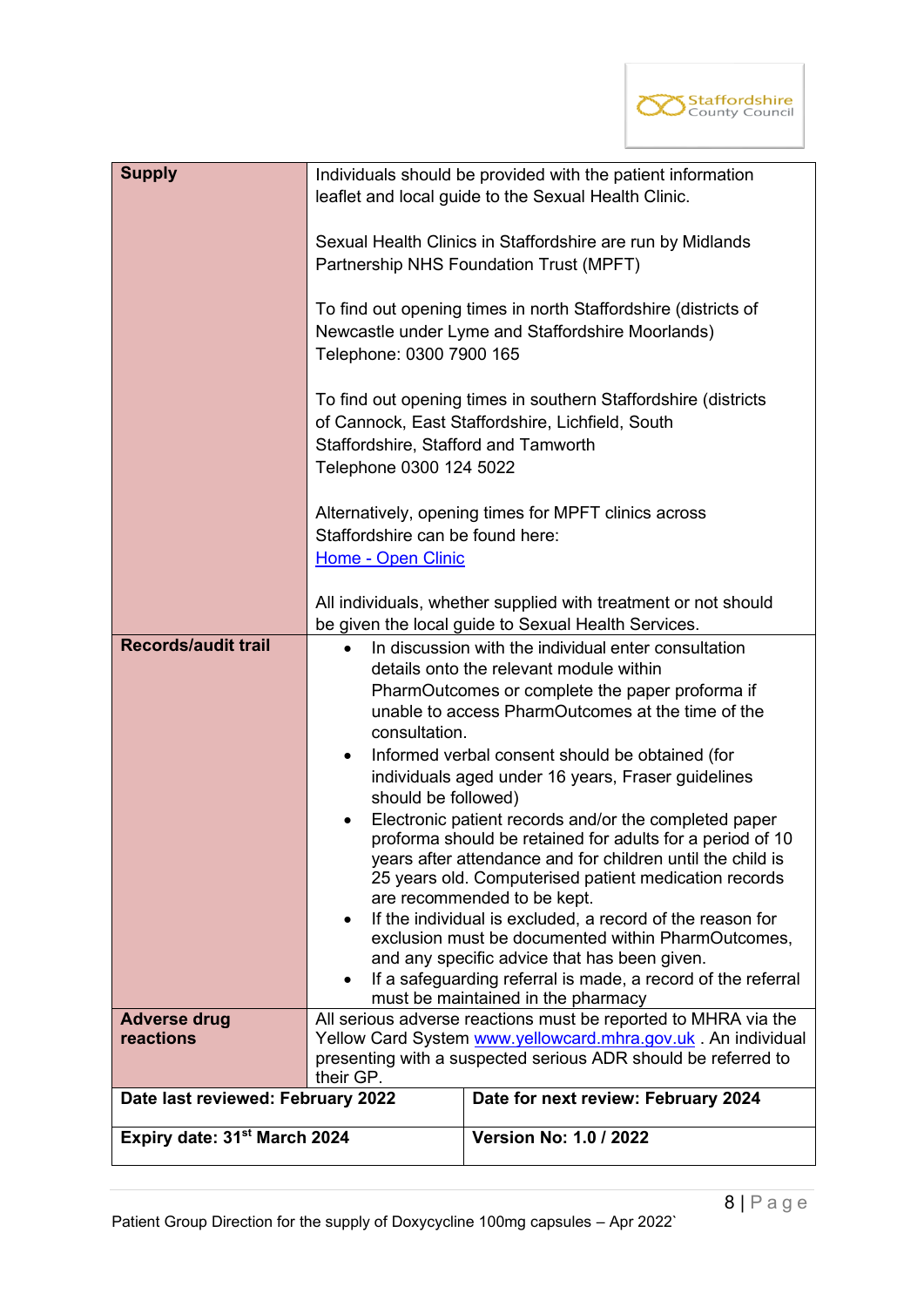

| <b>References</b> | Electronic Medicines Compendium - Home - electronic medicines |  |
|-------------------|---------------------------------------------------------------|--|
|                   | compendium (emc)                                              |  |
|                   | <b>Electronic BNF - BNF British National Formulary - NICE</b> |  |
|                   | BASHH - 2015 UK national guideline for the                    |  |
|                   | management of infection with Chlamydia trachomatis            |  |
|                   | https://www.bashhguidelines.org/current-                      |  |
|                   | guidelines/urethritis-and-cervicitis/chlamydia-2015/          |  |
|                   | CKS - Chlamydia (uncomplicated genital) 2021                  |  |
|                   | https://cks.nice.org.uk/topics/chlamydia-                     |  |
|                   | uncomplicated-genital/                                        |  |
| <b>Glossary</b>   | <b>BNF</b> - British National Formulary                       |  |
|                   | SPC - Summary of Product Characteristics                      |  |
|                   | PIL - Patient Information Leaflet                             |  |
|                   | <b>PGD</b> – Patient Group Direction                          |  |
|                   | <b>CKS</b> - Clinical Knowledge Summaries                     |  |
|                   | BASHH - British Association for Sexual Health and HIV         |  |

# **Register of practitioners qualified to supply Doxycycline 100mg capsules via PGD**